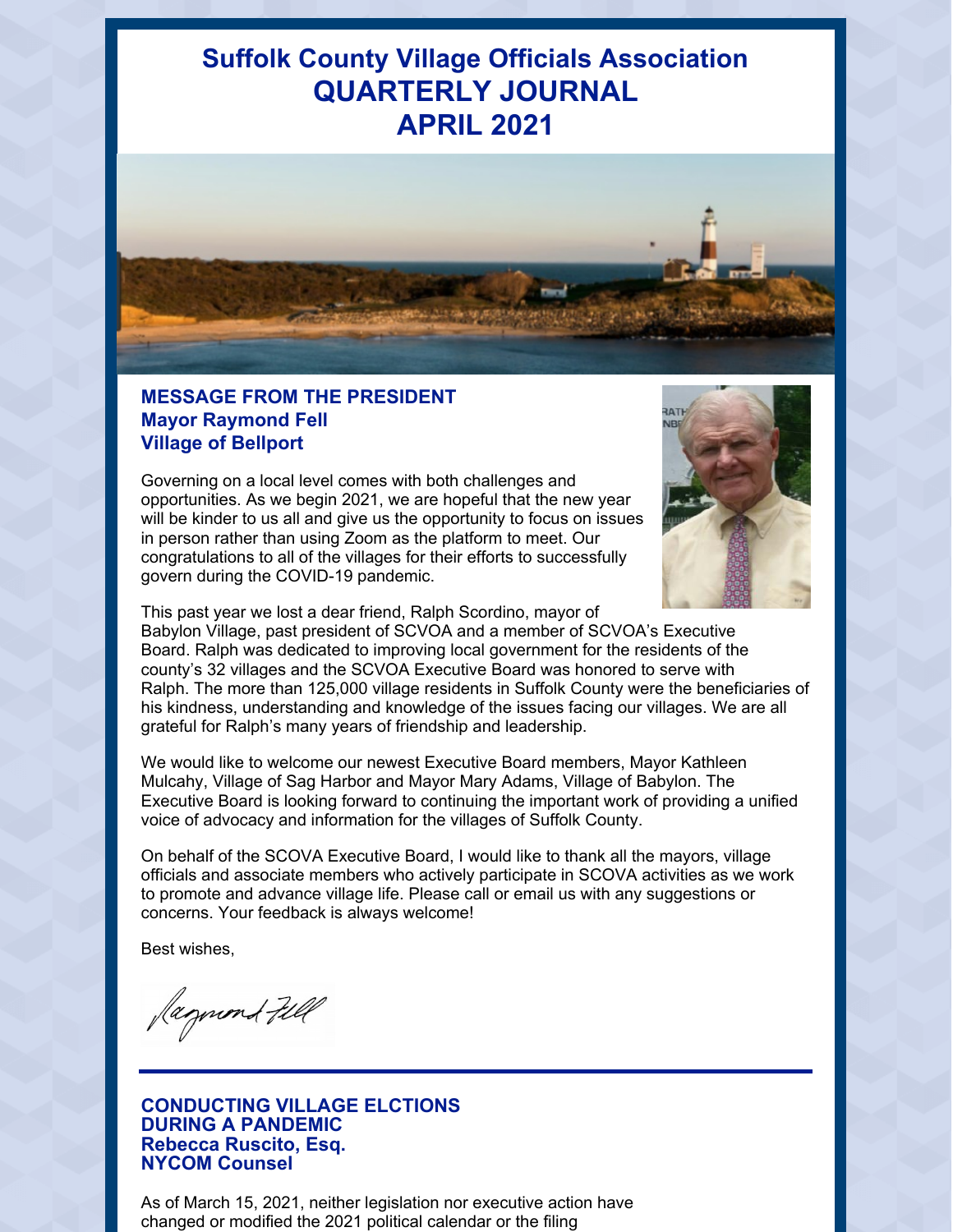deadlines for village elections conducted pursuant to Article 15 of the Election Law. The complete 2021 calendar of dates for annual village elections is available to download from the NYCOM website at www.nycom.org. This article will address the most frequently asked questions associated with the 2021 village elections.

**Which Executive Orders Affect the 2021 Village Elections?** Currently, only Executive Order 202.89 affects the conduct of village elections conducted before July 1, 2021. Executive Orders may only be effective for, or extended in, thirty-day increments. Consequently, EO 202.89, is currently extended through April 6, 2021. However, NYCOM anticipates that the



provisions of EO 202.89 will be extended as necessary for the 2021 village elections. **How Many Signatures are Required for Independent Nominating Petitions?** Executive Order 202.89 reduces the number of signatures required for independent nominating petitions to the lesser of:

- 3.3% of the total number of votes cast for governor at the last gubernatorial election in the village; or
- 70% of the statutory minimum number provided for by Election Law § 15-108.

Determining the minimum number of signatures may be challenging. Candidates must ascertain the number of village votes cast for governor at the 2018 General Election and then calculate 3.3% of that number and then compare that result to the number equal to 70% of the minimum number of signatures provided by Election Law § 15-108. Whichever number is less is the number of required signatures.

Under EO 202.89, 70% of the statutory minimum as provided by section 15-108 of the Election Law must contain the following number of signatures (as rounded up to the next whole person):

- For a village with a population of 5,000 or more residents: at least 70 signatures are required;
- For a village with a population of 3,000 or more but fewer than 5,000 residents: at least 53 signatures are required;
- For a village with a population of 1,000 or more but fewer than 3,000 residents: at least 35 signatures are required; and
- In a village with fewer than 1,000 residents, at least 3.5% of the registered voters in the village (calculated as 70% of statutorily mandated 5% of registered voters). For example, in a village with a population of 750 residents and 500 registered voters, independent nominating petitions would need to be signed by at least 18 registered voters (500 X 0.035).

### **May Voters Apply for Absentee Ballots for Reasons Related to COVID-19?**

Yes. Pursuant to Executive Order 202.89, the potential for contracting the COVID-19 virus is considered an "illness" for the purpose of requesting or receiving an absentee ballot for any village election conducted prior to July 1, 2021. Absentee ballot applications should not be modified in any way, but voters may be instructed to check the illness box if they are requesting an absentee ballot for reasons related to the pandemic.

**May Voters Apply for Absentee Ballots Electronically (e.g., Email or Online Portal)?** No. Neither legislation nor executive action have authorized villages to accept electronic or telephonic applications for absentee ballots. Consequently, all voters wishing to vote absentee in a village election must file a written application with the village clerk.

### **Must the Village Mail Absentee Ballot Applications to all Registered Voters in the Village?**

No, but the village may elect to mail absentee ballot applications to all registered voters. While villages are not obligated to mail absentee ballot applications to all registered voters in the village, the village board of trustees may adopt a resolution authorizing the village to do so. All voters wishing to vote absentee in a village election must make a written application to the village clerk in accordance with the timeframe set forth in Article 15 of the Election Law.

### **Must Voters' Temperatures be Taken Prior to Voting?**

No. There is no requirement to check voters' temperatures before permitting them to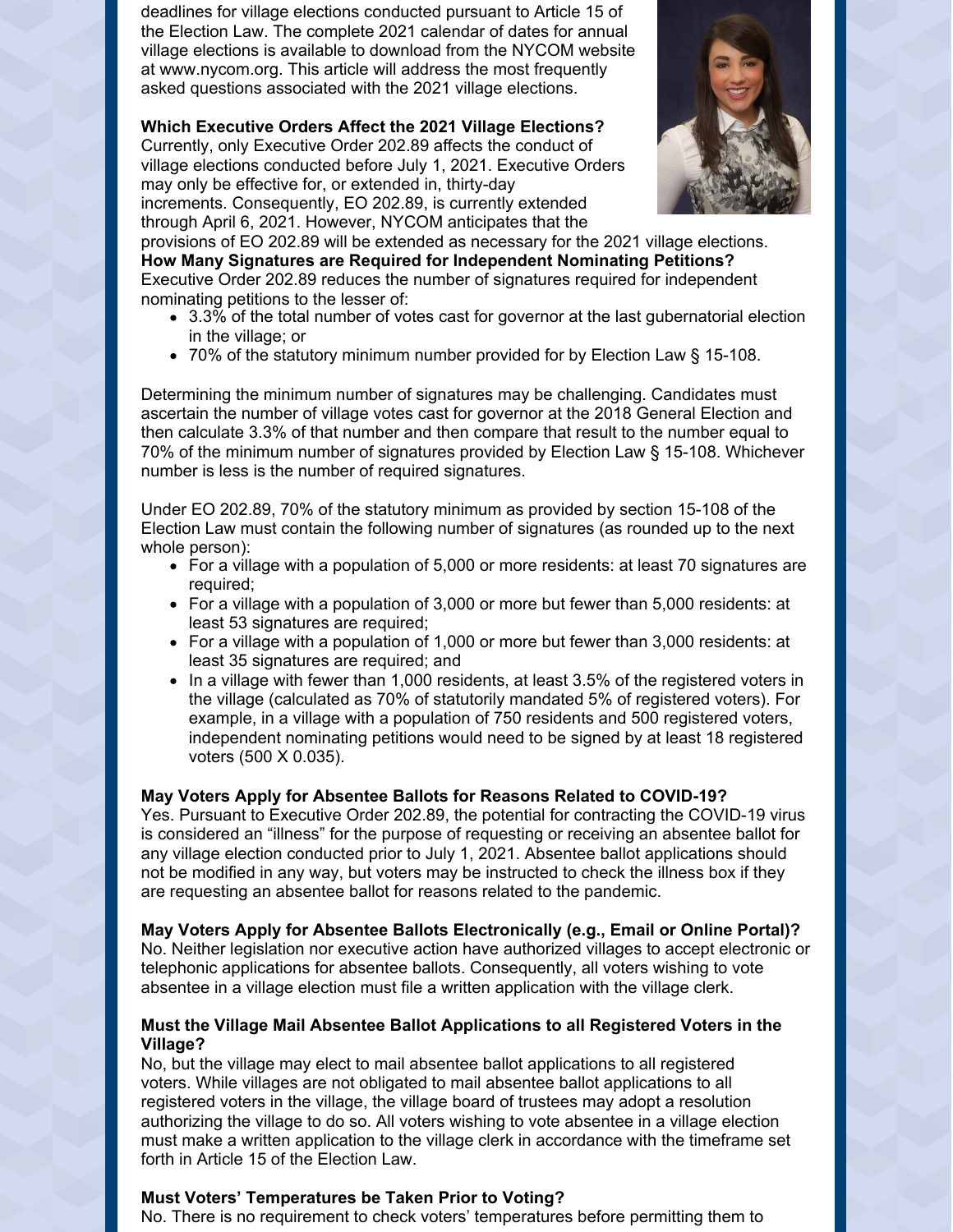vote. While Executive Order 202.38 (as extended by subsequent Executive Orders) allows retail stores and commercial businesses to check the temperatures of individuals entering those spaces, NYCOM strongly encourages villages to consult with their village attorneys before proceeding with temperature checks.

#### **Must Voters Wear Facial Coverings While Voting?**

Yes. Villages must enforce the wearing of facial coverings and ensure social distance during the conduct of the election. The State Board of Elections has issued guidance opining that voters who are unable to wear a mask due to medical reasons must be provided assistance in a separate area. Individuals who refuse to wear a mask for nonmedical reasons may be refused entry to the polling place. NYCOM recommends that the village board adopt a resolution to this effect prior to the election. As always, village officials should be consistent in applying election policy.

#### **How do Villages Ensure Safety During the Election?**

Both the New York State Board of Elections and the Center for Disease Control offer guidance for conducting elections safely during the pandemic. NYCOM encourages villages to review these materials thoroughly, make a plan and articulate the required safety procedures to election workers and voters, and enforce compliance in a uniform manner.

For additional FAQs, please visit the Coronavirus Resource page on the NYCOM website.

## **MEET VILLAGE OF LAKE GROVE MAYOR ROBERT SCOTTALINE**

Robert (Bob) Scottaline has been mayor of the Village of Lake Grove for 14 years. During his third term as a trustee of the village and second term as deputy mayor, Bob was appointed mayor by the village board for the remainder of a two-year term when the current mayor was elected village justice. In March of 2007, Mayor Scottaline was elected by his constituents to stay on as Lake Grove's fifth mayor.



For his entire tenure as village trustee, Bob was Commissioner of the Department of Public Works. He restructured the department to be more efficient to deal with an everchanging village, while keeping expenditures to a minimum. He also served as Commissioner of Parks during the construction phase of Robert J. Henke Passive Park and worked closely with the architect and contractor to assure that the park would be a beautiful addition to the much-admired Lake Grove parks. In addition, he was very involved with the early planning and construction of the beautiful Lake Grove Village Green and Memorial Park. Bob serves on the Executive Board of the Suffolk County Village Officials Association where he continues to support village life throughout Suffolk County.

Mayor Scottaline was employed by Lockheed Martin Corporation for 34 years where he worked on upgrades to navigational systems for the Trident submarine as a senior technical specialist, along with teaching an electrical engineering course. Bob then went on to become a supervisor with the Suffolk County Water Authority in the production control department and he acquired a IIB Water Operators license.

Bob's goal for the village is to foster a small village environment with a strong sense of community while dealing with the ever-increasing demands due to the influx of new homes, an expanding business district, and traffic from surrounding communities. Additionally, Mayor Scottaline is very much involved with the development and redevelopment of commercially zoned properties. He, along with the village board, seek to create aesthetically pleasing retail areas that are more in harmony architecturally and blend better into the community. During this unprecedented time, the mayor's number one goal is to maintain a lifestyle as close to normal as possible while ensuring the safety of the public and the entire village staff.

Mayor Scottaline has been a resident of Lake Grove for 42 years. While residing in the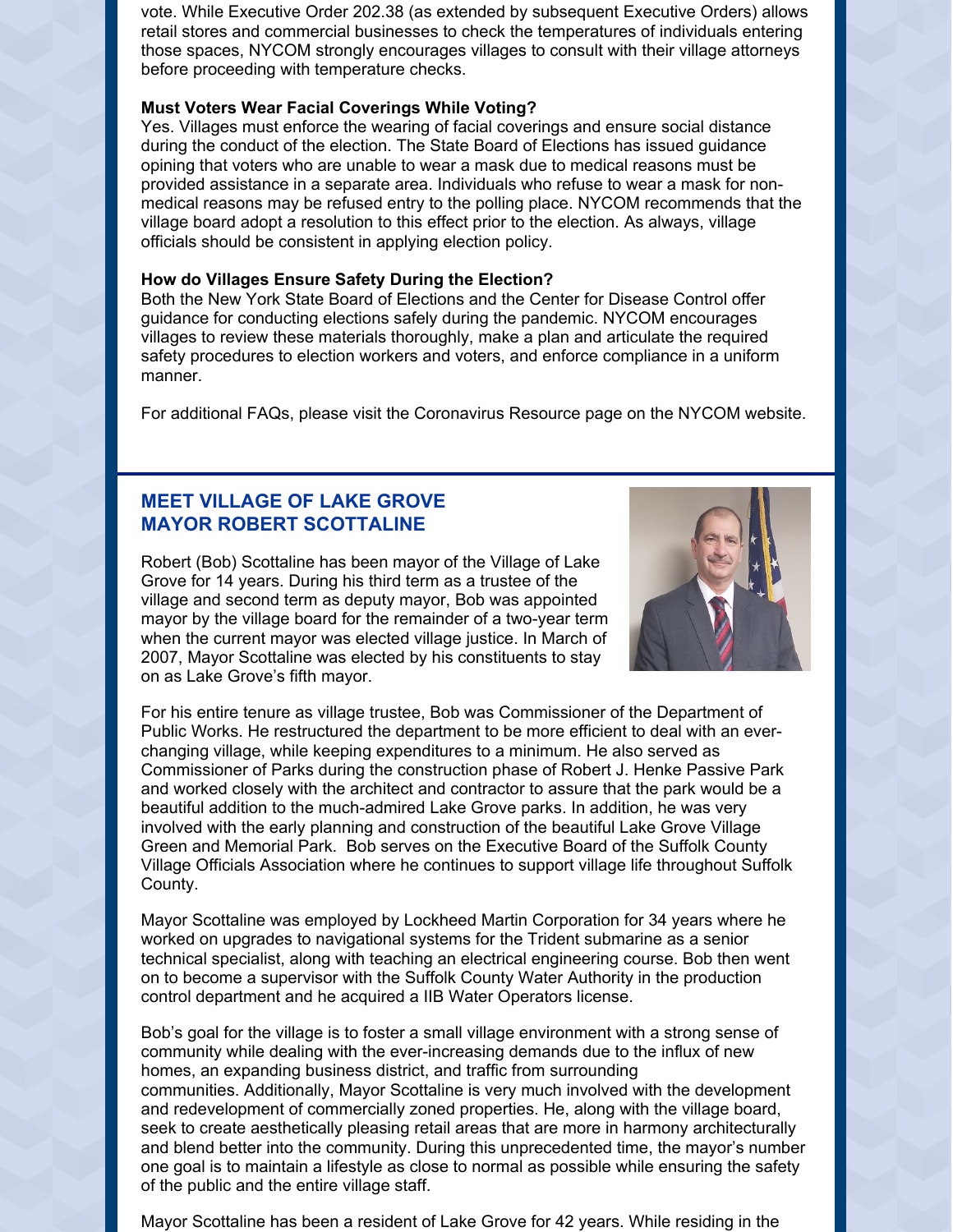village, he and his wife Karen raised their two daughters. He is now a grandfather with two granddaughters and two grandsons. One daughter along with her husband is now raising her family of three children in the village.

## **COUNSEL'S CORNER: YOUR TREES ARE ROOTING FOR YOU! Hon. Peter A. Bee, Esq. Bee Ready Fishbein Hatter & Donovan**

Villages are routinely contacted by homeowners upset at costs incurred by them in either repairing defective sidewalks or defending lawsuits from pedestrians claiming to have been injured by a defective sidewalk adjacent to their homes. The complaints are particularly troublesome when the homeowner rightfully points out that the defect in the sidewalk was caused by a village-owned tree adjacent to the sidewalk, and whose roots caused the damage to the sidewalk. How can the village claim a lack of



responsibility? The village tree indisputably caused the damage to the sidewalk, and we still expect the homeowner to pay?

The answer is: yes, we do. The failure of a village to monitor and control the slow growth of tree roots is not considered an affirmative act of negligence! See, e.g., Arkin v Village of Owego, 55 Misc.3d 1219(A), 57 NYS 3d 674 (2017). Thus, without prior written notice (a requirement built into most village local codes) to a village that a particular tree root was about to cause sidewalk damage, the village can almost always escape liability. So you get to plant the tree, ignore the tree, allow the tree to cause sidewalk damage, and then escape liability. What other village assets are so similarly friendly to villages?

As always, consult with your village attorney (or contact SCVOA) for further inquiry on this topic.

## **FOCUS ON: SCVOA ASSOCIATE MEMBER GEI CONSULTANTS**

GEI Consultants is a nationally recognized environmental, geotechnical, ecological, waterfront/coastal, and water resources engineering consulting firm. Founded in 1970, the company has steadily grown and is ranked #88 on the 2020 ENR Top 500 Design Firms list. Today, GEI is a team of over 900 engineers, scientists, and other professionals working from



43 office locations throughout the country. Most staff members hold advanced degrees and are registered in their professional disciplines.

GEI has a strong presence in New York State, with offices located on Long Island and in Manhattan, Ithaca, and Buffalo. The firm's practice areas on Long Island include environmental and ecological services, environmental permitting, and structural, coastal/waterfront, and geotechnical engineering for public and private sector clients. GEI's local projects include: environmental site assessments (ESAs), including Phase I and II ESAs for real estate transactions; remedial investigations, design and construction for the remediation of contaminated sites and brownfield redevelopment sites, including sites seeking tax credits under the NYS Brownfield Cleanup Program; permitting and coordination with state and federal regulatory agencies; restoration of wetlands and other fragile ecosystems, including freshwater lakes and ponds; coastal/waterfront/resiliency design and engineering; construction support and management services; and drone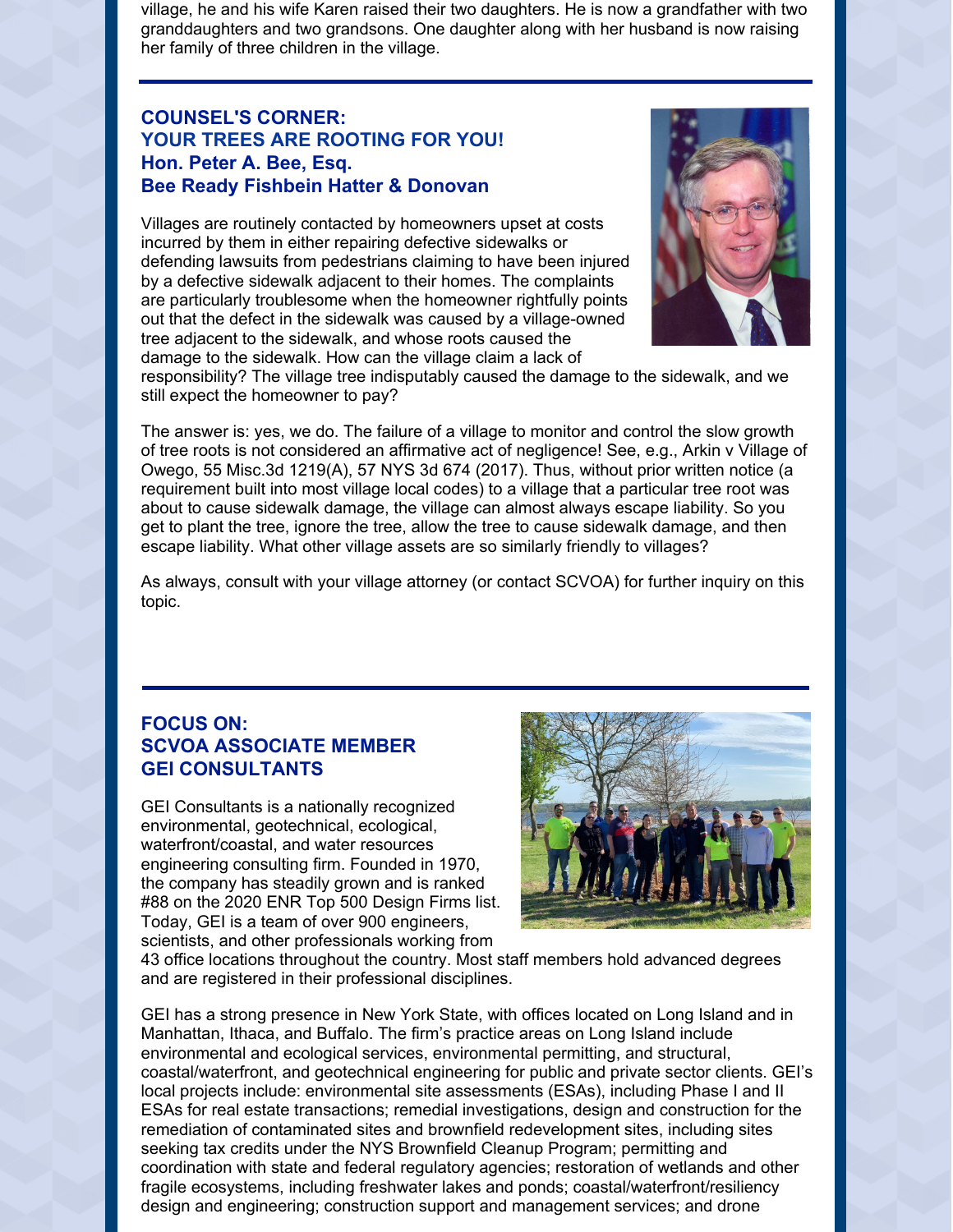project services. The firm is currently providing complete turnkey design, permitting, and construction phase services to replace an existing historical seawall at Cold Spring Harbor Laboratory (CSHL).

GEI's Long Island office has been based in Huntington Station for over 15 years and recently moved to a new location at 1000 New York Avenue/Gateway Plaza to increase the firm's proximity to downtown Huntington and the train station, and to help support the revitalization of Huntington Station. GEI has been an associate member of SCVOA for 9 years. In addition, the firm supports and participates in numerous other local organizations, many at board and executive level positions, including the Long Island Chapter of the U.S. Green Building Council (USGBC-LI), the Atlantic Marine Conservation Society, Long Island Real Estate Group (LIREG), Vision Long Island, The Energeia Partnership at Molloy College, the Town of Huntington Harbors and Bays Advisory Council, and The Townwide Fund of Huntington (TWF). Errol Kitt, a Vice President, Principal, and GEI's Long Island Branch Manager, serves on the Suffolk County Planning Commission and the Village of Lloyd Harbor Planning Review Board, as well as several other Boards for non-profit organizations.

*PHOTO: GEI staff giving back to the community by participating in an Earth Day beach cleanup and tree planting.*

## **SCVOA OUTREACH: VILLAGE SUPPORT & ADVOCACY**

SCVOA's mission is to provide a voice for the villages of Suffolk County. Here are a few of the recent activities we've been engaged in to support village life:

**Wainscott Support Letter -** To support the efforts of the Citizens for the Preservation of Wainscott as they pursued village incorporation, SCVOA wrote a letter to encourage this effort, reinforcing our position that villages are the purest form of representative government and have been proven to consistently provide enormous value to their communities.

**The Long Island Housing Partnership announcement to villages regarding the New York State COVID Rent Relief Program -** SCVOA sent out this announcement from Associate Member LIHP. This program was created to assist low-income households experiencing an increase in their rent burden during April 1, 2020 – July 31, 2020 because of a loss of income due to the COVID crisis. A one-time payment covering the increased rent burden for one to four months was provided to eligible applicants. Denied cases were automatically reviewed by New York State Homes and Renewal.

**Sheriff Errol Toulon's Policy Initiatives -** Sheriff Toulon invited SCVOA to maintain close collaboration and open communication regarding policy discussions and policy proposals within the villages' legislative jurisdiction that they can assist the villages with or may affect the law enforcement community. SCVOA enthusiastically welcomes the opportunity and has been in touch with Kristi Reynolds, Assistant Intergovernmental Relations Coordinator, Office of the Sheriff, Dr. Errol D. Toulon

**LIPA Webinar Announcement** - SCVOA membership was invited to a special presentation provided by the Long Island Power Authority CEO, Thomas Falcone. During this presentation, LIPA discussed their investigative findings after Tropical Storm Isaias and the root causes of the delay in repowering Long Island. Tom reviewed the options for LIPA moving forward, possible ways to reform Long Island's electric service, and how it will affect our municipalities, residents and businesses.

**NYCOM Policy Committee** - SCVOA Executive Board member Village of Patchogue Mayor Paul Pontieri co-chairs the NYCOM Policy Committee and he participated in the review of the 2020 legislative session that included: a discussion of the general outlook for 2021; discussion of potential NYCOM legislative priorities for the 2021 NYS legislative session; dealing with COVID (meetings, quarantine, enforcement, etc.)., and private ambulance coverage for villages that have their own fire departments.

**Relaxing Restaurant Restrictions Letter with NCVOA (SLA)** - While stressing that the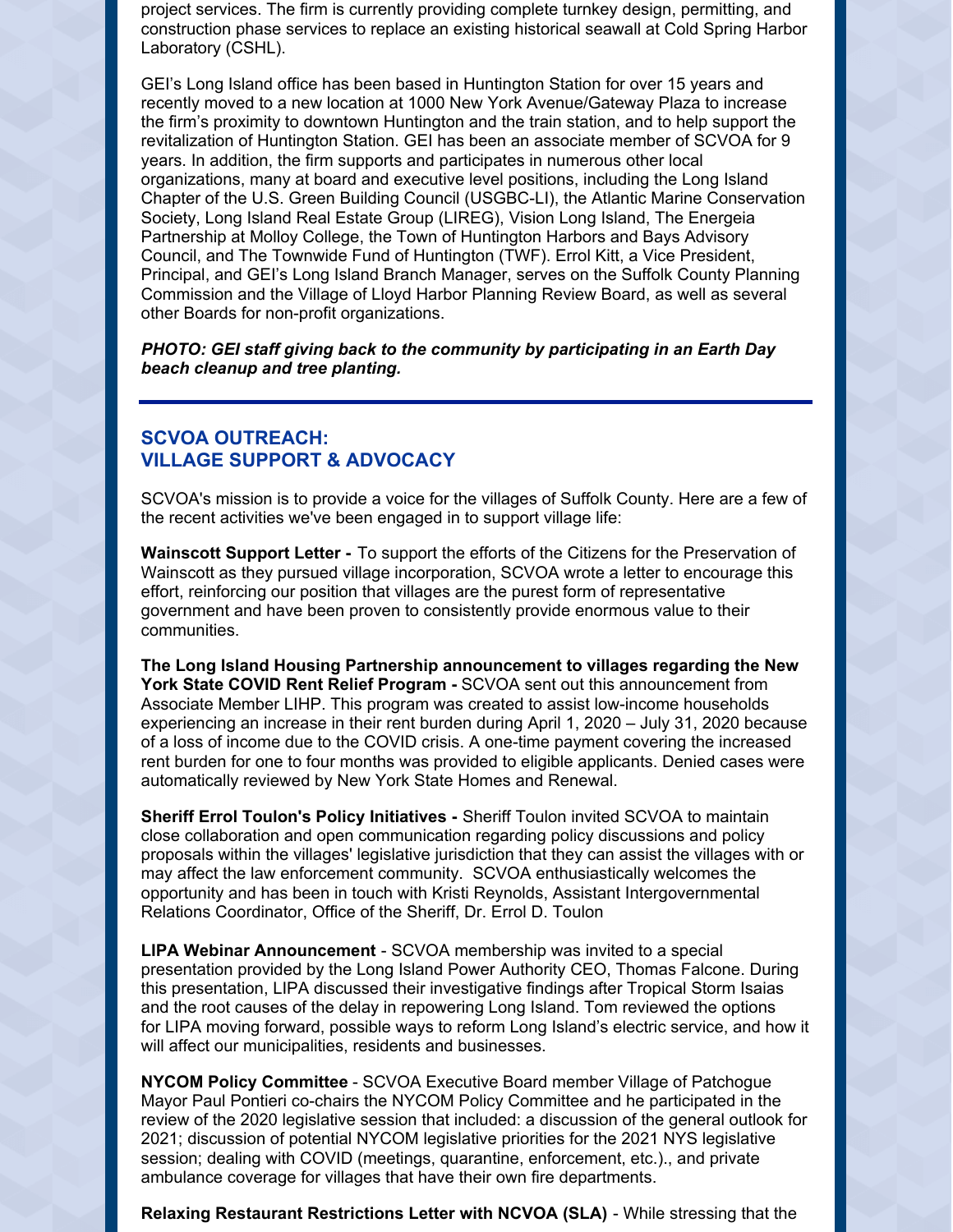health and safety of the public is the top priority, SCVOA and NCVOA sent a letter to the NYS Liquor Authority requesting that unnecessary enforcement and fines be lifted regarding restaurant restrictions, supporting the thousands of employees in the restaurant industry and, at the same time, increasing NYS sales tax revenue.

**Cybersecurity Alert from AM Total Technology Solutions -** SCVOA Associate Member Total Technology Solutions has reported to us that one of their village clients was the victim of an email scam. The village was targeted by criminals posing as one of their legitimate vendors (CSEA). The criminals spoofed both the vendor email and the village employee's email, so they were strategically targeted. Total Technology has strongly recommended that all villages have a written policy in place regarding electronic payments that requires a verbal confirmation from a vendor when the vendor sends a village an email indicating that they have changed banks or bank accounts.

**Police Reform Plan and Emergency Health Plan Guidelines** - New York State required villages to create two municipal documents**,** the Police Reform & Reinvention Plan and the Public Employer Health Emergency Plan, both due April 1, 2021. In an effort to assist the villages in developing these plans, SCVOA prepared general guidelines for structure and content in consultation with experts in each respective field.

## *WECOME TO OUR NEWEST ASSOCIATE MEMBERS!*

### **HEATHERWOOD COMMUNITIES**

## **HUMES & WAGNER LLP**

## **LOCAL 342 LONG ISLAND PUBLIC SERVICE EMPLOYEES**

## *With great appreciation to our* **ASSOCIATE MEMBERS**

**7-Eleven.** Contact: Sean O'Neill, Sean.o'neill@7-11.com Convenience store business.

**R.S. Abrams & Co.** Contact: Marianne Van Duyne, mvanduyne@rsabrams.com Accounting and consulting firm primarily serving school districts, not-for-proft groups, and state & local governments.

**Absolute Auctions & Realty.** Contact: Philip Gableman, info@aarauctions.com A leader in the auction industry of both real and personal property assets for over 70 years.

**Albrecht, Viggiano, Zureck & Company (AVZ).** Contact: Jeff Davoli, jdavoli@avz.com Certified public accounting firm.

**Altice USA.** Contact: Frank Alleva,Francis.alleva@alticeusa.com Communications and media company.

**Amato Law Group.** Contact: Andrea Rothamel, arothamel@amatofirm.com Law firm focusing on land use, zoning, real estate, lending, environment, telecommunications, commercial litigation.

**American Red Cross LI.** Contact: Neela Lockel, neela-lockel@redcross.org. Serves more than 2.8 million people on LI, responding to emergencies and disasters across the region.

**Arthur J. Gallagher Risk Management Services.** Contact: Philip C. Westerman, phil\_westerman@ajg.com Provides highly specialized public sector risk management and insurance solutions.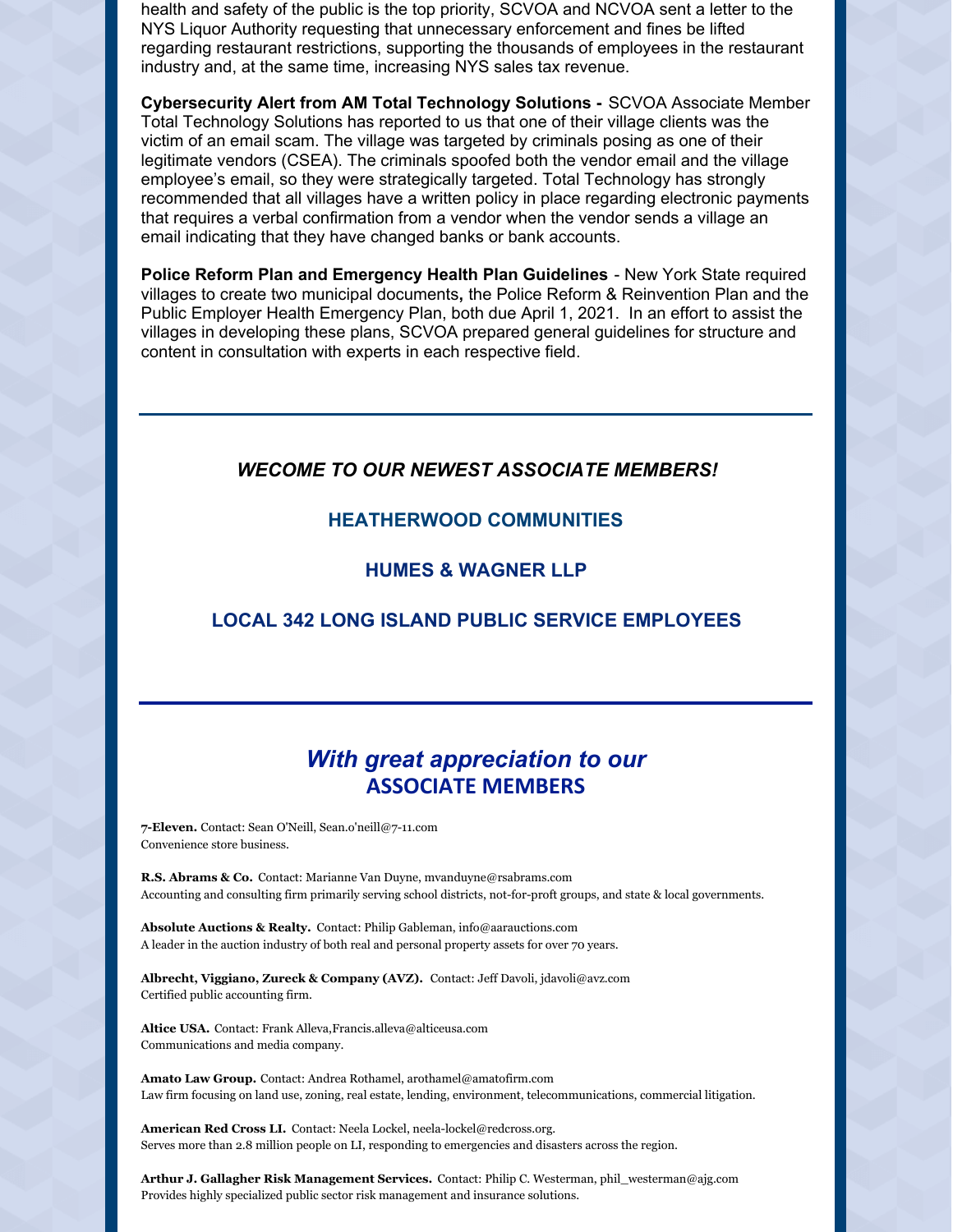**AT&T.** Contact: Brandon V. Ray, brandon.ray.1@att.com International telecommunications company.

**AvalonBay Communities Inc.** Contact: Michael Adamo, michael\_adamo@avalonbay.com Real estate investment trust focused on developing apartment communities in high barrier-to-entry markets.

**Town of Babylon IDA.** Contact: Matthew McDonough, mmcdonough@babylonida.org Town of Babylon's central vehicle for economic development.

**Bee Ready Fishbein Hatter & Donovan.** Contact: Peter Bee, Esq, pbee@beereadylaw.com Law firm focused on representing local government entities.

**Belfor Property Restoration.** Contact: Michael A. Loguercio Jr., michael.loguercia@us.belfor.com Provides disaster restoration and emergency response services.

**Brown, Altman & DiLeo, LLP.** Contact: David N. Altman, Esq, altman@brownaltman.com Law firm focusing on all phases ofcommercial real estate and municipal law.

**Cameron Engineering.** Contact: John Cameron, jcameron@cameronengineering.com A full service consulting engineering and planning firm founded in 1985.

**Community Development Corp of LI.** Contact: Gwen O'Shea, goshea@cdcli.org. Regional non-profit organization formed to help create affordable housing opportunities.

**Comp Alliance.** Contact: John Triessel, jtriessel@wrightinsurance.com Provides comprehensive workers' compensation coverage and services to New York's municipalities and schools.

**Corporate Synergies Group.** Contact: Bryan McManaway, Bryan.McManaway@corpsyn.com A national employee benefits brokerage and health & welfare consultancy.

**Law Offices of Mark Cuthbertson.** Contact: Mark Cuthbertson, Esq, mcuthbertson@cuthbertsonlaw.com Represents municipalities, community development agencies, and zoning applicants in all phases of land use development.

**Damianos Realty Group, LLC.** Contact: Cristofer Damianos, cdamianos@drgrealty.com Damianos Realty Group is a commercial real estate company.

**Delaware North.** Contact: Chuck Kilroy, ckilroy@delawarenorth.com Privately-held hospitality and food service company.

**Discovery Land Company.** Contact: Mark Hissey, mail@discoverylandco.com Private resort community development company.

**Empire BlueCross BlueShield.** Contact: Dominick Pellegrino, dominick.pellegrino@empireblue.com Largest health insurer in New York State.

**Farrell Fritz.** Contact: Anthony Guardino, Esq, aguardino@farrellfritz.com Municipal law firm focusing on zoning, real estate, and land use.

**Flushing Bank.** Contact: Thomas Buonaiuto, tbuonaiuto@flushingbank.com NYS bank providing wide range of banking and investment services.

**Fundamental Business Service, Inc.** Contact: Dennis Farrell, dfarrell@fbsnet.com Provides data management and business solutions for local municipalities.

**GEI Consultants, Inc., PC.**

Contacts: Errol S. Kitt, ekitt@geiconsultants.com & Gary A. Rozmus, grozmus@geiconsultants.com Provides geotechnical, environmental, coastal resources, and ecological consulting and engineering services.

**Good Energy.** Contact: Edward Carey, EdwardCarey@GoodEnergy.com Residential, commercial, and industrial energy procurement consultant and broker, and the number one designer and operator of community energy aggregations in the United States.

**H2M Architects & Engineers.** Contact: Joyce Cuggino, jcuggino@H2M.com Architectural, engineering, and environmental consulting firm.

**Hawkins Delafield & Wood, LLP.** Contact: Robert P. Smith, rsmith@hawkins.com Law firm focusing on public finance and public projects.

**Humes & Wagner, LLP.** Contact: Chris Wagner, chriswagner@humeswagner.com Law firm representing individuals, not-for-profit organizations, businesses, and numerous villages on Long Island, both as general and special counsel.

**Island Pump & Tank.** Contact: Joe Diandrea, JoeD@islandpumpandtank.com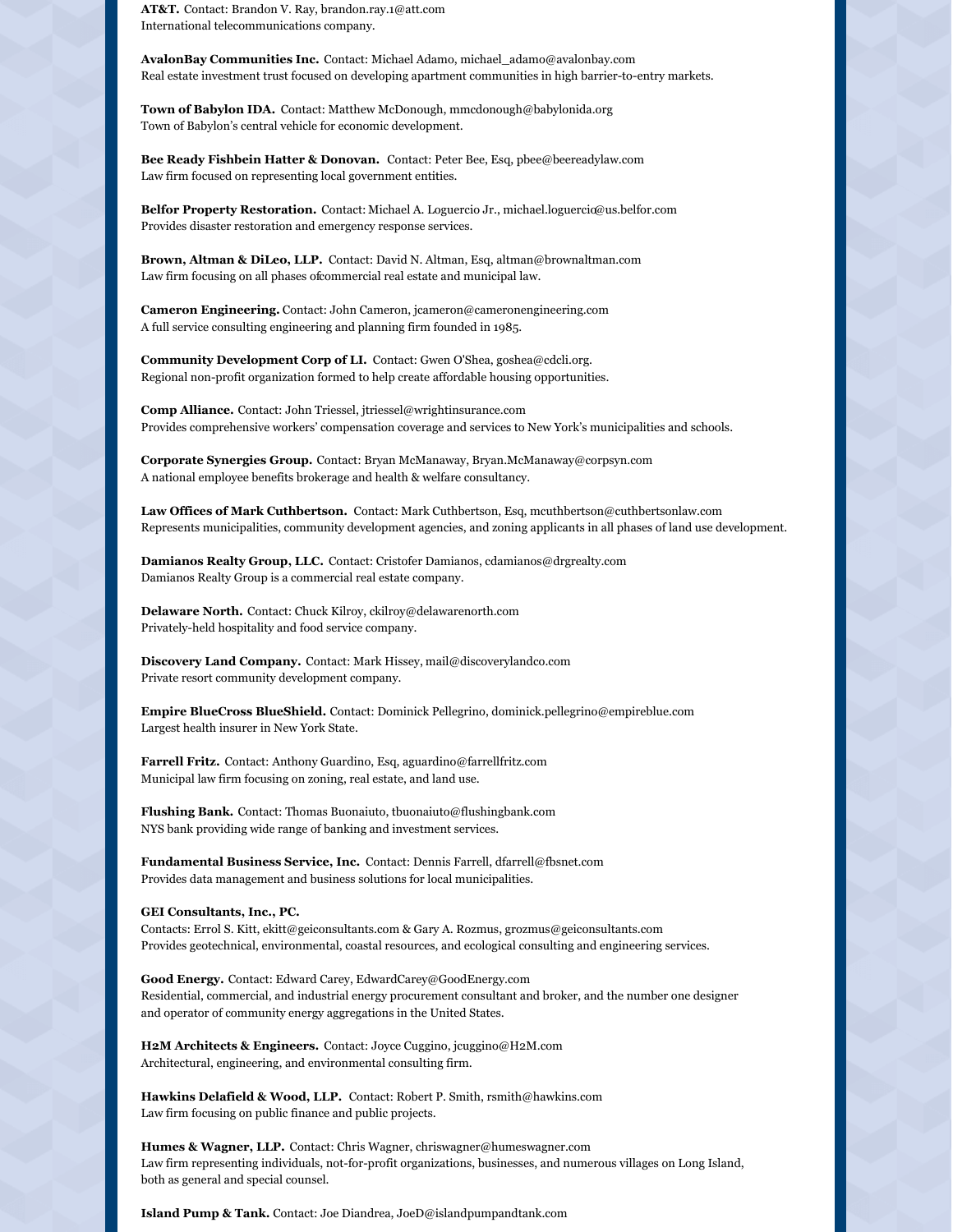Provides comprehensive environmental and petroleum services to a variety of industries.

**Heatherwood Communities.** Contact: Terese Cirone, tcirone@heatherwood.com Developer of upscale residential rental communities, commercial property and luxury urban spaces.

**J. R. Holzmacher PE, LLC.** Contact: J. Robert Holzmacher, bob@holzmacher.com Engineering firm servicing industry, government, municipalities, law firms, and other consulting firms.

**HomeServe USA.** Contact: Myles Meehan, myles.meehan@homeserveusa.com Independent provider of emergency repair service plans.

**Hotel Indigo East End.** Contact: Rob Salvatico, rsalvatico@jaralproperties.com Family-owned and operated hotel, restaurant and lounge.

**Kaufman Dolowich & Voluck LLP** . Contact: Erik Ortmann, eotmann@kdvlaw.com. Law firm known for numerous practice areas and commitment to community service.

**Lamb & Barnosky, LLP.** Contact: Eugene Barnosky, erb@lambbarnosky.com Full-service law firm.

**The Lauro Group.** Contact: Robert A. Lauro, rlauro@thelaurogroup.com Civil land use consulting firm servicing national chain developers.

**Local 342 LI Public Service Employees.** Contact: William Hennessey, local342@optonline.net Organization that works to improve contracts, wages, working conditions and overall quality of life for every member of LIPSE.

**Long Island Builders Institute.** Contact: Mitch Pally, mitch@libi.org Building industry trade association of Nassau-Suffolk builders, developers, and remodelers.

**Long Island Contractors' Association (LICA).** Contact: Marc Herbst, info@licanys.org LICA represents LI's heavy construction contractors, subcontractors, suppliers and industry supporters.

**Long Island Housing Partnership, Inc.** Contact: Peter J. Elkowitz, Jr., pelkowitz@lihp.org Provides housing for low-income residents.

**Marcum LLP.** Contact: Jeffrey M. Weiner, Jeffrey.Weiner@marcumllp.com Accounting and financial advisory firm.

**Nassau County Village Officials Association (NCVOA).** Contact: Ralph J. Kreitzman, exec@ncvoa.org Not-for-profit organization representing all of Nassau County's 64 villages.

**New York Cooperative Liquid Assets Securities System (NYCLASS)** Contact: Shawn Cullinane, shawn.cullinane@newyorkclass.org Short-term, highly liquid investment fund designed specifically for the public sector.

**Joseph W. Prokop, PLLC.** Contact: Joseph W. Prokop, Esq, jwprokopesq@aol.com. Specializes in village law and represents villages as village attorney and counsel.

#### **PSEG Long Island**

Contacts: Karyn Kemp-Smith, Karyn.kemp-smith@pseg.com & Vincent Frigeria, Vincent.frigeria@pseg.com Industry-leading electric company providing service on LI and The Rockaways.

**Public Employer Risk Management Association (PERMA).** Contact: Leah Demo, ldemo@neami.com Largest self-insurance pool for public entities in New York State.

**Strategic Planning Systems Inc.** Contact: Michael Dawidziak, miked@strategic-planning.com Specializes in all aspects of direct voter contact and public opinion services.

**Suffolk County Industrial Development Agency (IDA).** Contact: Kelly Morris Promotes economic development within Suffolk County.

**Suffolk Transportation Service, Inc.** Contact: Tom McAteer, tmcateer@suffolkbus.com Provides school bus and public transportation services.

**Tate Grossman Kelly & Iaccarino, LLP.** Contact: Riccardo Iaccarino, riaccarino@bislawfirm Law firm focusing on a broad range of practice areas.

**Total Technology Solutions.** Contact: Lisa Guerin, lguerin@total.us.com Full-service IT solutions provider.

**Tritec Building Company.** Contact: Robert Loscalzo, robl@tritecre.com. Provides construction services as general contractor, construction manager, or design builder.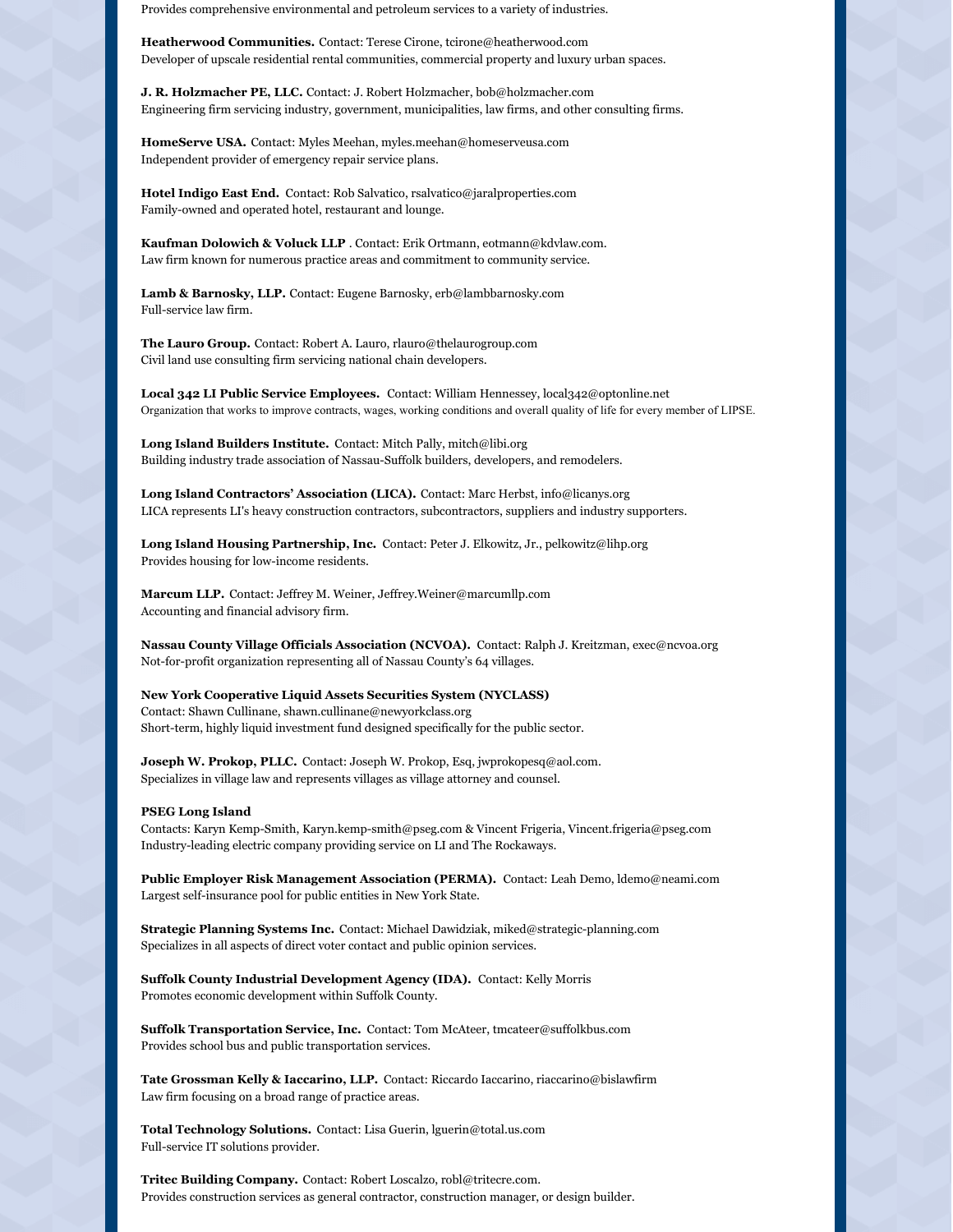**U.S. Green Building Council-LI Chapter (USGBC-LI).** Contact: Daniel Busi, dbusi@usgbc-li.org Encourages and facilitates sustainable building practices on Long Island.

**VHB.** Contact: Kevin Walsh, kevinwalsh@vhb.com Provides planning, transportation, land development and environmental services along the east coast.

**Vision Risk Management Services.** Contact: Al Levy, alevy@vrmanagement services.com Provides innovative solutions to claims management.

#### **JOIN US for SCVOA's Spring Municipal Training webinar!**

**Wednesday, May 12th 6 PM – 8:15 PM Cost: \$30 per attendee**

Two back-to-back workshops will be presented:

**Session #1: ROLES & RESPONSIBILITIES OF PLANNING & ZONING BOARDS Session #2: CHANGES TO ZONING & PLANNING IN A POST-COVID WORLD**

### **CONTACT SCVOA FOR MORE INFORMATION**

**Many thanks to SCVOA Associate Member VHB for their assistance in presenting this webinar**



## **SCVOA EXECUTIVE BOARD**

**President** Hon. Raymond Fell Mayor, Village of Bellport

**1st Vice President** Hon. Jean M. Thatcher Mayor, Lloyd Harbor

**2nd Vice President** Hon. Robert J. Scottaline Mayor, Village of Lake Grove

**3rd Vice President** Hon. Dennis Siry Mayor, Village of Amityville

**Treasurer** Hon. Kathleen Mulcahy Mayor, Village of Sag Harbor

**Secretary** Hon. Mary Adams Mayor, Village of Babylon

**Immediate Past President** Hon. Richard B. Smith Mayor, Village of Nissequogue

> **Past President** Hon. Allan M. Dorman